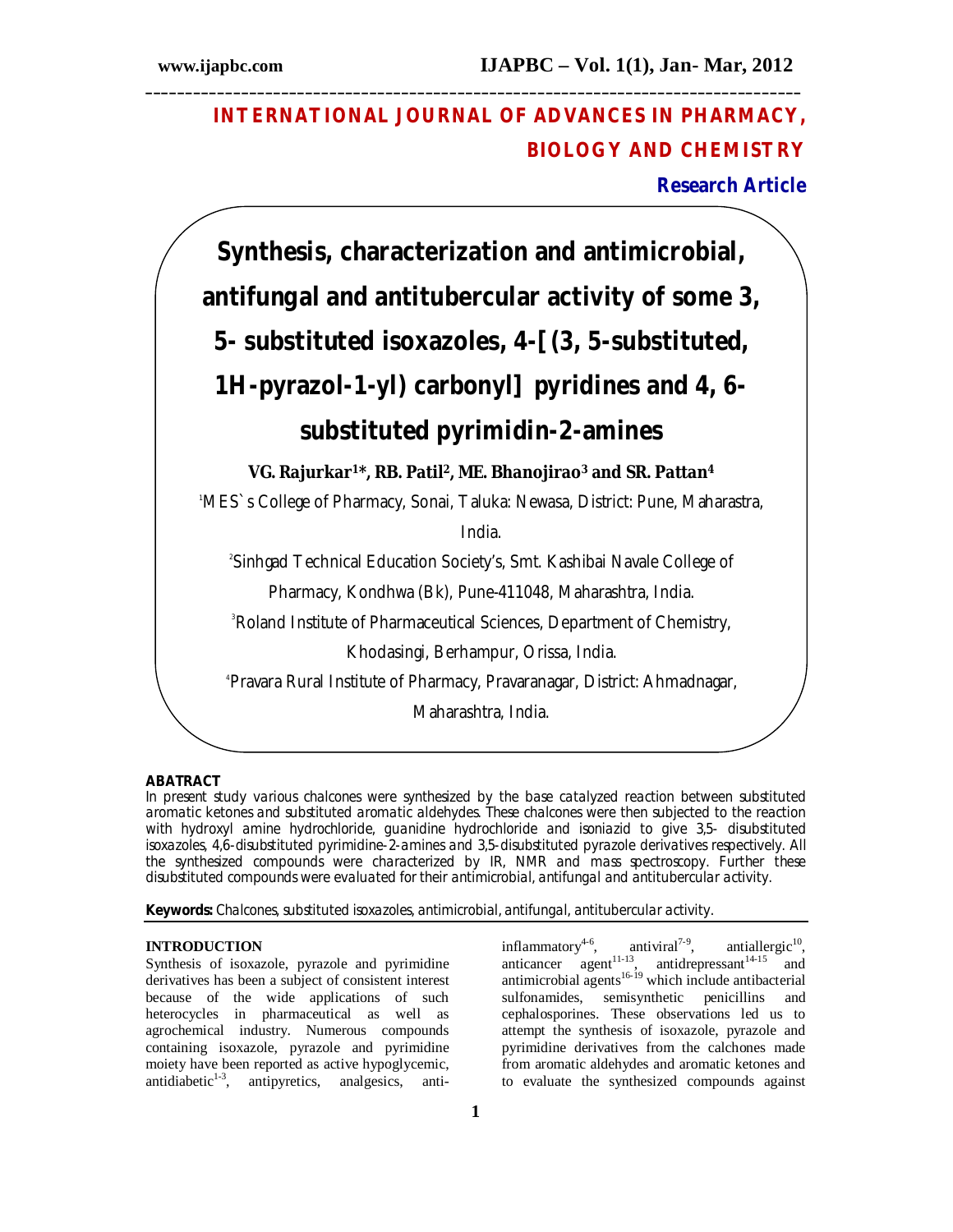antimicrobial, antifungal and antitubercular activity.

#### **MATERIALS AND METHODS**

Melting points were determined in open capillaries and are uncorrected. The homogeneity of all compounds synthesized was checked by E-Merck precoated 0.2 mm silica gel 60 F 254 TLC plates and the spots were rendered visible by exposing to UV light or iodine vapours. The IR spectra were<br>recorded on 8400F Shimazdhu FTIR on 8400F Shimazdhu FTIR spectrophotometer at University of Pune, using KBr disc pellet method.  ${}^{1}$ HNMR spectra were recorded on AVANCE II 400 NMR spectrometer at Chandigadh University and Verian Mercury 300 at University of Pune and Jeol FT NMR AL-300 at National Institute of Sciences, Mumbai by using TMS as an internal standard and chemical shifts are expressed as δ ppm units. GC Mass spectra were recorded on GC-MS-QP-5050 Schimadzu at University of Pune. Antitubercular activity was evaluated by using the facilities at Maratha Mandals Dental Medical College & Research Centre, Belgaum, India.

## **Preparation of Various Chalcones (1)**<sup>20</sup>

Appropriate acetophenone (0.01 mol) in ethanol and aromatic aldehyde (0.01 mol) in ethanol were mixed and 10 ml of 40% sodium hydroxide solution was added with stirring. The resulting solution was kept overnight at room temperature. The contents of mixture was then poured over crushed ice and acidified with dil. HCl. The solid obtained was filtered, dried and recrystallized from ethanol.

#### **Preparation of substituted 3, 5-diphenyl isoxazole (2a – 2d)**

Appropriate Chalcone (1) (0.01 mol) was dissolved in ethanol (10 ml) and a mixture of hydroxylamine hydrochloride (0.8 gm) in ethanol and water was added. Few drops of KOH (50%) were then added with stirring. The reaction mixture was refluxed for 9 hrs. The solid obtained was filtered off and recrystallized from ethanol. The physical data is presented in table 1 and spectroscopic data is presented in table 2.

## **Preparation of 4-[(substituted 3, 5-diphenyl-1Hpyrazol-1-yl) carbonyl] pyridine (3a – 3d)**

Appropriate Chalcone (1) (0.01 mol) was dissolved in ethanol (10 ml). Isoniazid (0.02 mol) in ethanol (8ml) was added with stirring. Few drops of glacial acetic acid were then added. The reaction mixture was refluxed for 12 hrs. The solid formed was filtered off and recrystallized from ethanol.

#### **Preparation of substituted 4,6 biphenylpyrimidin-2-amine (4a – 4h)**

Appropriate Chalcone (1) (0.01mol) was dissolved in 1,4-dioxan (10 ml). Guanidine hydrochloride (0.01 mol) in 1,4-dioxan (5 ml) was added with stirring. Few drops of glacial acetic acid were then added. The reaction mixture was refluxed for 15 hrs on oil bath at  $105-110$ <sup>o</sup>C. The mixture obtained was concentrated in vacuum and solid obtained was separated dried and recrystallized from ethanol.

## **Antimicrobial activity**

**\_\_\_\_\_\_\_\_\_\_\_\_\_\_\_\_\_\_\_\_\_\_\_\_\_\_\_\_\_\_\_\_\_\_\_\_\_\_\_\_\_\_\_\_\_\_\_\_\_\_\_\_\_\_\_\_\_\_\_\_\_\_\_\_\_\_\_\_\_\_\_\_\_\_\_\_\_\_\_\_\_\_**

The anti-microbial activity was carried out by using Cup-plate method<sup>21</sup> by using microbial strains *Bacillus subtilis* (NCIM 2711), *Staphylococcus aureus* (NCIM 2079), *Pseudomonas aerugenosa* (ATCC 27853) and *Kleibsella pneumoniae* (ATCC 4352) with incubation period of 24 hrs at temperature  $37^0$ C. Norfloxacin (500 µg ml<sup>-1</sup>) was used as standard drug. All the test compounds were used at the concentration of 2000 and 4000  $\mu$ g ml<sup>-1</sup>. The zone inhibition reader was used to measure zone of inhibition. The results obtained are presented in table 3.

#### **Antifungal activity**

Anti-fungal activity was carried out using Cupplate method by using fungal strains *Aspergillus niger* (NCIM 515), *Candida albicans* (ATCC 60193). The plates were incubated for 48 hrs at 28<sup>0</sup>C. Griseofulvin (500 µg ml<sup>-1</sup>) was used as standard drug. Test compounds were used at concentrations of 2000 & 4000  $\mu$ g ml<sup>-1</sup>.

## **Antitubercular activity (Antitubercular Sensitivity Test) 6**

The anti-tubercular screening was carried out by Middle brook 7H-9 broth medium against *M. tuberculosis* H37Rv (ATCC 27294). The basal medium was prepared according to manufacturer's instructions (Hi-media) and sterilized by autoclaving. 4.5 ml of broth was poured into each one of the sterile bottles. To this, 0.5 ml of ADC supplement was added. This supplement contained catalase, dextrose, and bovine serum albumin fraction V. Then a stock solution  $(10 \text{ mg ml}^{-1})$  of the compound was prepared. Serial dilution was carried out so as to get the final concentrations of 10, 25 and 50  $\mu$ g ml<sup>-1</sup>. 10  $\mu$ g suspension of *M*. *tuberculosis* H37Rv strain (100000 organisms/ml adjusted by McFarland's turbidity standard) was transferred to each of the tubes and incubated at 37°C. One growth control without test compounds and one drug control with isoniazid as standard was similarly prepared. The bottles were inspected for growth twice a week for a period of three weeks. The appearance of turbidity was considered as growth. The growth was confirmed by making a smear from each bottle and by performing a Zeil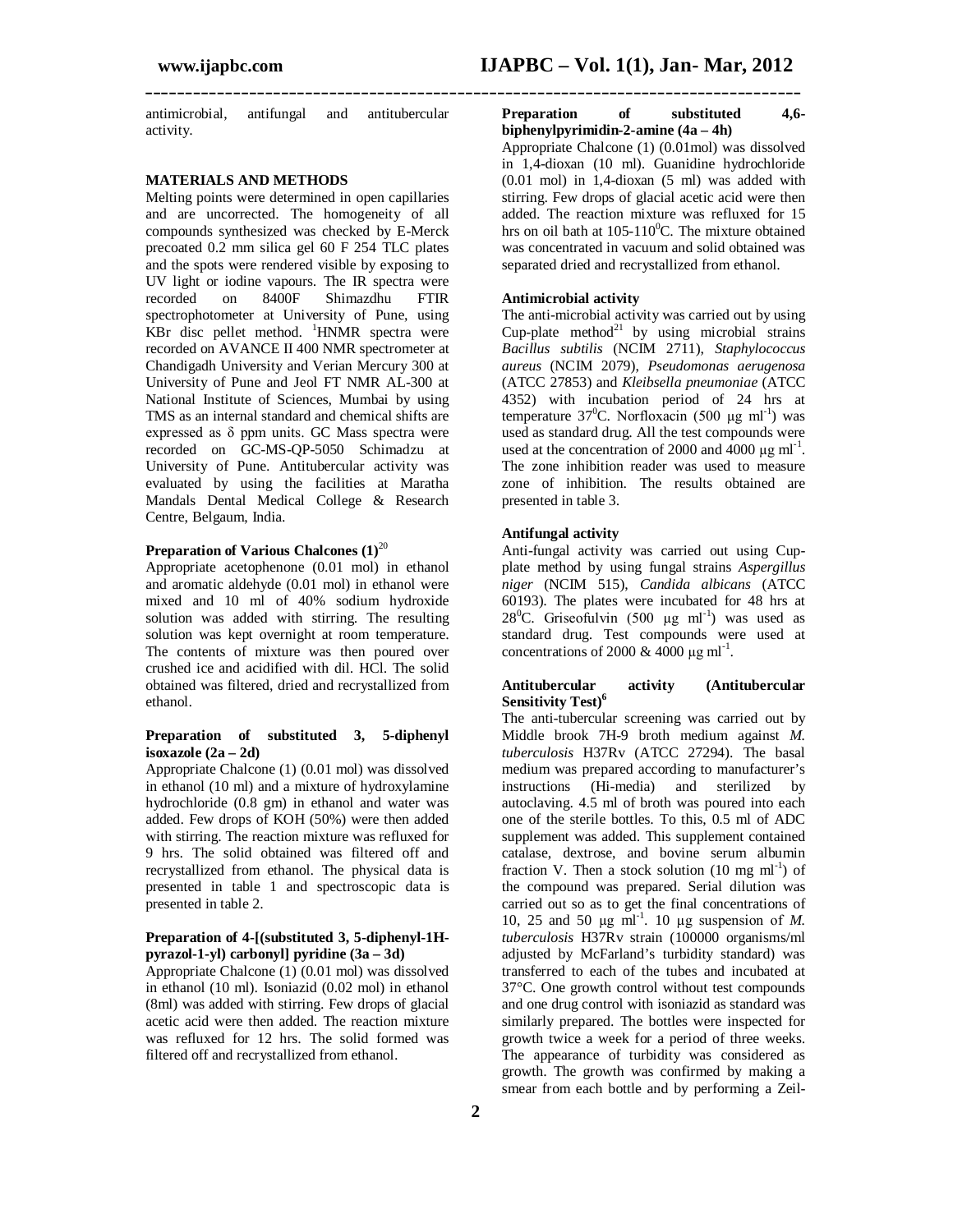nelson staining at the end of 4 weeks. The results obtained are presented in table 4.

## **RESULTS AND DISCUSSION**

The results show that compounds 2c, 2d, 4a, 4c are active as antitubercular at  $10 \mu g$  ml<sup>-1</sup> concentration. Compounds 2c, 4a, 4b, 4e and 4g are active against *Bacillus subtilis* and *Staphylococcus aureus.* 

Compounds 2a, 4c, 4d and 4c are active against *Kleibsella pneumonia* and *Pseudomonas aerugenosa.* Interestingly from the results obtained it was found that all the synthesized compounds are active against *Candida albicans* and *Aspergillus*   $niger$  at 4000  $\mu$ g ml<sup>-1</sup> concentration. All other compounds are weakly active against test organisms.

**Scheme of synthesis**

**\_\_\_\_\_\_\_\_\_\_\_\_\_\_\_\_\_\_\_\_\_\_\_\_\_\_\_\_\_\_\_\_\_\_\_\_\_\_\_\_\_\_\_\_\_\_\_\_\_\_\_\_\_\_\_\_\_\_\_\_\_\_\_\_\_\_\_\_\_\_\_\_\_\_\_\_\_\_\_\_\_\_**



i: Ethanol, 40% NaOH ii : NH2OH.HCl, ethanol, few drops of 50% KOH, reflux for 9 hrs. iii: Isoniazid, few drops of glacial acetic acid, ehtanol, reflux for 12 hrs. iv: Guanidine hydrochloride, few drops of glacial acetic acid, 1,4-dioxane, reflux for 15 hrs

| Table 1: Physical data of 3, 5- substituted isoxazoles, 4-[(3, 5-substituted, 1H-pyrazol-1-yl) |  |
|------------------------------------------------------------------------------------------------|--|
| carbonyl pyridines and 4,6-substituted pyrimidin-2-amines                                      |  |

| $\frac{1}{2}$<br>$\sim$ |                      |                       |                                               |        |                            |         |  |  |  |
|-------------------------|----------------------|-----------------------|-----------------------------------------------|--------|----------------------------|---------|--|--|--|
| Comp                    | $\bf{R}$             | ${\bf R}^1$           | Molcular<br>Formula                           | M.W.   | M.P &<br>Yield $(\% )$     | % Yield |  |  |  |
| 2a                      | $p$ -OH              | $p-H$                 | $C_{15}H_{11}N O_2$                           | 237.25 | $142^{\circ}$ C            | 55      |  |  |  |
| 2 <sub>b</sub>          | p-H                  | $m-NO2$               | $C_{15}H_{10}N_2O_3$                          | 266.25 | $140^0C$                   | 50      |  |  |  |
| 2c                      | $p$ -OH              | $p$ -Cl               | $C_1$ <sub>5</sub> $H_{10}$ ClNO <sub>2</sub> | 271.69 | $158 - 160^0C$             | 60      |  |  |  |
| 2d                      | $p$ -OH              | $m-NO2$               | $C_{15}H_{10}N_2O_4$                          | 282.25 | $186^{\circ}$ C            | 62      |  |  |  |
| 3a                      | H                    | $p$ -Cl               | $C_{21}H_{14}CIN_3O$                          | 359.80 | $102^{\circ}$ C            | 62      |  |  |  |
| 3 <sub>b</sub>          | H                    | H                     | $C_{21}H_{15}N_3O$                            | 325.36 | $96-98^0C$                 | 63      |  |  |  |
| 3c                      | $p$ -OH              | $p$ -Cl               | $C_{21}H_{14}ClN_3O_2$                        | 375.80 | $158^0$ C                  | 54      |  |  |  |
| 3d                      | $p$ -OH              | H                     | $C_{21}H_{15}N_3O_2$                          | 341.36 | $130^0$ C                  | 50      |  |  |  |
| 4a                      | p-OH                 | $o$ -OH               | $C_{16}H_{15}N_3O_2$                          | 281.30 | $156 - 158^{\circ}C$       | 60      |  |  |  |
| 4b                      | $p$ -CH <sub>3</sub> | $p$ -Cl               | $C_{17}H_{16}C1N_3$                           | 297.78 | $136 - 140$ <sup>o</sup> C | 55      |  |  |  |
| 4c                      | $p$ -CH <sub>3</sub> | $m-NO2$               | $C_{17}H_{16}N_4O_2$                          | 308.33 | $140^0$ C                  | 50      |  |  |  |
| 4d                      | $p$ -CH <sub>3</sub> | $p-N-(CH_3)$          | $C_{19}H_{22}N_4$                             | 306.40 | $118^0C$                   | 62      |  |  |  |
| 4e                      | $p$ -CH <sub>3</sub> | $p$ -OH               | $C_{17}H_{17}N_3O$                            | 279.33 | $115 - 120$ <sup>o</sup> C | 60      |  |  |  |
| 4f                      | $p$ -CH <sub>3</sub> | $o$ -OH               | $C_{17}H_{17}N_3O$                            | 279.33 | $130^0$ C                  | 57      |  |  |  |
| 4g                      | $p$ -CH <sub>3</sub> | $p$ -OCH <sub>3</sub> | $C_{18}H_{19}N_3O$                            | 293.36 | $90^0C$                    | 52      |  |  |  |
| 4h                      | $p$ -OH              | $p$ -OCH <sub>3</sub> | $C_{17}H_{17}N_3O_2$                          | 295.33 | $178^0$ C                  | 60      |  |  |  |

|  |  | Table 2: Analytical data |  |
|--|--|--------------------------|--|
|--|--|--------------------------|--|

| Comp           | $IR$ (cm <sup>-1</sup> )    | $H NMR(\delta ppm)$ ,                            | $GC-MS$ (m/z)                                 |
|----------------|-----------------------------|--------------------------------------------------|-----------------------------------------------|
|                | 829 (p-substituted Aromatic | <sup>1</sup> HNMR (DMSO, 400MHz): 6.75 (s, 1H,   | 238 (M <sup>+</sup> ), 195, 152, 132.04,      |
| 2a             | ring), 3053                 | Isoxazole), 7.4-7.5 (m, 9H, Ar-H), 8.3 (s, 1H, - | 105.03, 77, 42.                               |
|                | $(C-H str.)$                | <b>OH</b>                                        |                                               |
|                | 829 (p-substituted Aromatic | $^1$ HNMR (CDCl <sub>3</sub> ,400MHz) 6.75 (s,   |                                               |
| 2 <sub>b</sub> | ring), $3068$ (C-H str)     | 1H, Isoxazole), 7.4-7.8 (m, 6H, Ar-H), 8.2-8.65  |                                               |
|                |                             | $(3H. Ar-H)$                                     |                                               |
|                | 829 (p-substituted Aromatic | $^1$ HNMR(DMSO, 400MH) 6.75(s, 1H,               | $272$ (M <sup>+</sup> ), $272.2$ (Base.Peak), |
| 2c             | ring), 3068                 | Isoxazole), 6.9(m, 2H, Ar-H), 7.5-7.8 (m, 6H,    | 178.01, 51.02, 67.01, 76.03.                  |
|                | (Ar, CH str)                | Ar-H), $8.2$ (s, 1H, OH)                         |                                               |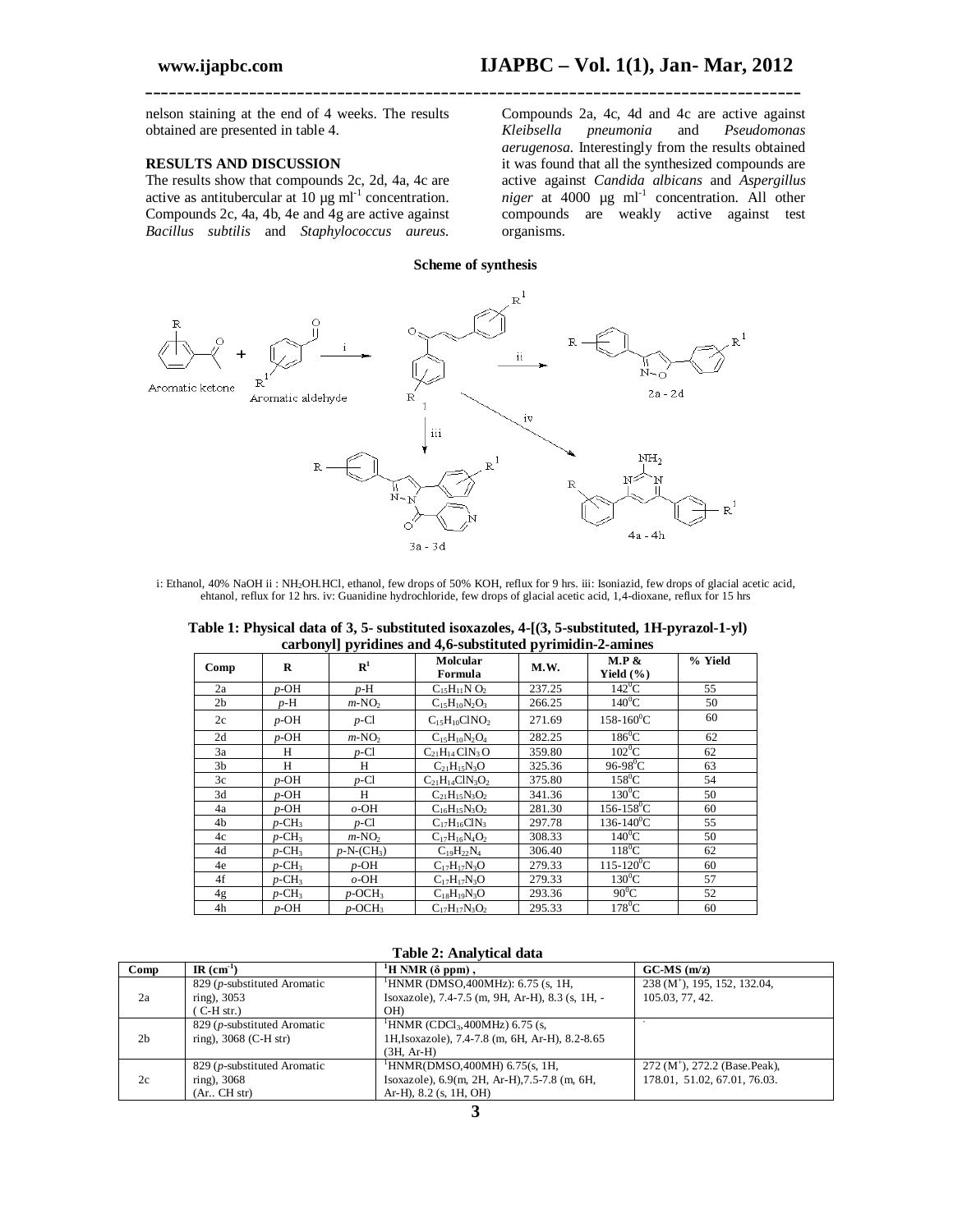|                | 837 (p-substituted Aromatic           | ${}^{1}$ H NMR (DMSO, 400 MHz) 6.75 (s, 1H,                         | 283 (M <sup>+</sup> -1), 121.10 (Base. Peak), |
|----------------|---------------------------------------|---------------------------------------------------------------------|-----------------------------------------------|
| 2d             | ring), 3032                           | Isoxazole), 7.0 (m, 2H, Ar-H), 7.9-8.6 (m, 3H,                      | 221, 121, 93.03, 67.01, 51.                   |
|                | (Ar. CH str)                          | Ar-H), 7.5-7.8 (m, 3H, Ar-H), 8.3 (s, 1H, OH)                       |                                               |
|                | 1662(C=O str), $831(p$ -substituted   | <sup>1</sup> H NMR (DMSO ,400 MHz) 7.12 (d,                         | 359.8 (M <sup>+</sup> -1), 239.2 (Base Peak), |
| 3a             | Aromatic ring), 3049(Ar. CH str)      | 2H, Pyrazole), 7.4-7.6 (m, 5H, Ar-H), 8-8.9                         | 255, 218.08, 177, 106, 77.                    |
|                |                                       | (m, 4H, Phenyl), 8-8.9(m, 4H, Pyridine)                             |                                               |
|                | 1662(C=O str), $831(p$ -substituted   | <sup>1</sup> H NMR (CDCl <sub>3</sub> , 400 MHz) 7.12               | MS(m/e) 239.15(Base                           |
| 3 <sub>b</sub> | Aromatic ring), 3049(ArCH str)        | (d, 2H, Pyrazole), 7.4-8(10H, Ar-H), 8-8.9 (m,                      | Peak), 219, 106, 77                           |
|                |                                       | 4H, Pyridine).                                                      |                                               |
|                | 1658(C=O str), 829 ( $p$ -substituted | <sup>1</sup> H NMR (DMSO, $400$ MHz) 7.12                           |                                               |
| 3c             | Aromatic ring), 3078(Ar. CH str)      | (d, 2H, Pyrazole), 6.9-8 (8H, Ar-H), 8-8.9                          |                                               |
|                |                                       | (m, 4H, Pyridine), 5.0 (s, 1H, OH)                                  |                                               |
|                | 1664 (C=Ostr), $(p$ -substituted      | <sup>1</sup> H NMR (DMSO, 400MHz) 7.12(d, 2H,                       |                                               |
| 3d             | Aromatic ring), 3064(Ar. CH str)      | Pyrazole), 6.9-8 (m, 9H, Ar-H), 8-8.9                               |                                               |
|                |                                       | (m, 4H, Pyridine), 5.0 (s, 1H, OH).                                 |                                               |
|                | 1597(-NH Bend), 833 (p-               | <sup>1</sup> H NMR (DMSO, 300MHz) 6.8-8.26 (s, 4H,                  |                                               |
| 4a             | substituted Aromatic ring)            | Ar-H), $6.9(s, 1H, NH2)$ , 7.85 (s, 1H, Pyrimidine).                |                                               |
|                | 3074(Arm. CH str)                     |                                                                     |                                               |
|                | 1593(-NH Bend), 823 (p-               | <sup>1</sup> H NMR (CDCl <sub>3</sub> , 300 MHz) 7.3-7.98 (s, 4H    |                                               |
|                | substituted Aromatic ring),           | Ar-H), 7.2(s, 1H, NH <sub>2</sub> ), 7.80 (s, 1H, Pyrimidine),      |                                               |
| 4b             | 3036(Ar. CH str)                      | $2.44$ (s, $3H,CH_3$ ),                                             |                                               |
|                |                                       |                                                                     |                                               |
|                | 1595(-NH Bend), 812 (p-               | <sup>1</sup> H NMR (CDCl <sub>3</sub> , 300 MHz) 7.3-8.65 (s, 4H,   |                                               |
| 4c             | substituted Aromatic ring),           | Ar-H), $7.2(s, 1H, NH2)$ , $7.86(s, 1H, Pyrimidine)$ ,              |                                               |
|                | 3037(Ar. CH str)                      | 2.3(s, 3H, CH <sub>3</sub> )                                        |                                               |
|                | 1600(-NH Bend), 815 (p-               | <sup>1</sup> H NMR (CDCl <sub>3</sub> , 300 MHz) 7.3-7.7(s, 4H, Ar- | 304 ( $M^{\dagger}$ -1), 265.3 (Base Peak),   |
| 4d             | substituted Aromatic ring),           | H), $6.7(s, 1H, NH2)$ , $7.81$                                      | 291, 262, 236, 118, 91                        |
|                | 3034(Ar. CH str)                      | $(s, 1H, Pyrimidine)$ , 2.42 $(s, 3H,$                              |                                               |
|                |                                       | $CH3$ , 3.08-3.04 (d, 6H, for each N-dimethyl).                     |                                               |
|                | 1600(-NH Bend), 839 (p-               | <sup>1</sup> H NMR (CDCl <sub>3</sub> , 300MHz) 6.86-7.8(s, 4H, Ar- | 277 ( $M^{\dagger}$ -1), 44.10 (Base Peak),   |
| 4e             | substituted Aromatic ring),           | $H$ ), 6.89(s, 1H, NH <sub>2</sub> ),                               | 237, 174, 146, 91, 40                         |
|                | 3028(Ar. CH str)                      | 7.88(s, 1H Pyrimidine), 2.4(s, 3H, CH <sub>3</sub> ).               |                                               |
|                | 1595(-NH Bend), 821 (p-               | <sup>1</sup> H NMR (CDCl <sub>3</sub> , 300MHz) 7.01-8.15(s, 4H,    | 277 ( $M^+$ -1), 221.2 (Base Peak),           |
| 4f             | substituted Aromatic ring),           | Ar-H), $6.89(s, 1H, NH2)$ , $7.85$                                  | 260, 249, 236, 178, 186, 91                   |
|                | 3047(Ar. CH str)                      | $(s, 1H, Pyrimidine), 2.4$ $(s, 3H, CH3).$                          |                                               |
|                | 1591(-NH Bend), 813 (p-               | <sup>1</sup> H NMR (CDCl <sub>3</sub> , 300MHz) 7.01-7.7(s, 4H Ar-  |                                               |
| 4g             | substituted Aromatic ring),           | H), 6.95(s, 1H, NH <sub>2</sub> ), 7.91                             |                                               |
|                | 3049(Ar. CH str)                      | (s, 1H, Pyrimidine), 2.43(s, 3H, CH <sub>3</sub> ), 3.85(s,         |                                               |
|                |                                       | $3H, OCH3$ ).                                                       |                                               |
|                | 1597(-NH Bend), 817 (p-               | <sup>1</sup> H NMR (DMSO, 300MHz) 6.8-7.6(s, 4H Ar-                 | 293 (M <sup>+</sup> -1), 254.2 (Base Peak)    |
| 4h             | substituted Aromatic ring),           | H), $6.97(s, 1H, NH2)$ , $8.02(s, 1H$ Pyrimidine),                  | 268, 252, 225, 107, 77, 93                    |
|                | 3082(Ar. CH str)                      | $3.79$ (s, $3H, OCH3$ ).                                            |                                               |
|                |                                       | $\overline{\cdots}$                                                 |                                               |

**\_\_\_\_\_\_\_\_\_\_\_\_\_\_\_\_\_\_\_\_\_\_\_\_\_\_\_\_\_\_\_\_\_\_\_\_\_\_\_\_\_\_\_\_\_\_\_\_\_\_\_\_\_\_\_\_\_\_\_\_\_\_\_\_\_\_\_\_\_\_\_\_\_\_\_\_\_\_\_\_\_\_**

#### **Table 3: Antimicrobial activity**

|                                           | Zone of Inhibition (In mm) |    |       |    |      |    |      |       |      |    |      |    |
|-------------------------------------------|----------------------------|----|-------|----|------|----|------|-------|------|----|------|----|
| Comp.                                     | B.S.                       |    | S.A.  |    | K.P. |    | P.A. |       | C.A. |    | A.N. |    |
| Conc.                                     | A                          | В  | A     | B  | A    | B  | A    | B     | A    | B  | A    | B  |
| 2a                                        | 07                         | 09 | 07    | 10 | 10   | 12 | 03   | 06    | 07   | 09 | 08   | 11 |
| 2 <sub>b</sub>                            | 06                         | 08 | 01    | 01 | 02   | 07 | 01   | 02    | 08   | 12 | 11   | 12 |
| 2c                                        | 09                         | 12 | 08    | 10 | 06   | 12 | 07   | 10    | 07   | 11 | 09   | 11 |
| 2d                                        | 03                         | 06 | 04    | 06 | 06   | 09 | 03   | 06    | 08   | 10 | 09   | 10 |
| 3a                                        | 05                         | 06 | 07    | 09 | 07   | 09 | 06   | 09    | 10   | 12 | 09   | 12 |
| 3b                                        | 05                         | 08 | 05    | 09 | 05   | 10 | 04   | 05    | 08   | 10 | 08   | 11 |
| 3c                                        | 05                         | 08 | 06    | 08 | 05   | 06 | 05   | 07    | 10   | 12 | 07   | 12 |
| 3d                                        | 04                         | 06 | 08    | 09 | 05   | 08 | 06   | 08    | 09   | 10 | 08   | 11 |
| 4a                                        | 08                         | 11 | 07    | 10 | 09   | 13 | 05   | 08    | 07   | 11 | 08   | 10 |
| 4b                                        | 04                         | 11 | 08    | 15 | 06   | 10 | 04   | 06    | 08   | 10 | 09   | 11 |
| 4c                                        | 04                         | 07 | 08    | 09 | 11   | 12 | 07   | 09    | 08   | 09 | 07   | 12 |
| 4d                                        | 06                         | 08 | 08    | 11 | 10   | 12 | 09   | 12    | 08   | 11 | 09   | 10 |
| 4e                                        | 07                         | 10 | 10    | 12 | 05   | 10 | 09   | 11    | 08   | 11 | 07   | 08 |
| 4f                                        | 05                         | 07 | 05    | 07 | 07   | 10 | 05   | 08    | 09   | 10 | 10   | 11 |
| 4g                                        | 09                         | 12 | 11    | 12 | 05   | 13 | 08   | 10    | 08   | 10 | 10   | 11 |
| 4h                                        | 05                         | 07 | 07    | 10 | 05   | 07 | 03   | 05    | 10   | 11 | 08   | 09 |
| Norfloxacin 500 $\mu$ g ml <sup>-1</sup>  |                            |    | 14 mm |    |      |    |      |       |      |    |      |    |
| Griseofulvin 500 $\mu$ g ml <sup>-1</sup> |                            |    |       |    |      |    |      | 13 mm |      |    |      |    |

A = 2000 µg ml<sup>-1</sup> B = 4000 µg ml<sup>-1</sup> B.S.: Bacillus subtilis (NCIM 2711), S.A.: Staphylococcus aureus (NCIM 2079), K.P.: Kleibsella pneumoniae (ATCC<br>4352), P.A.: Pseudomonas aerugenosa (ATCC 27853), C. A.: Candida albican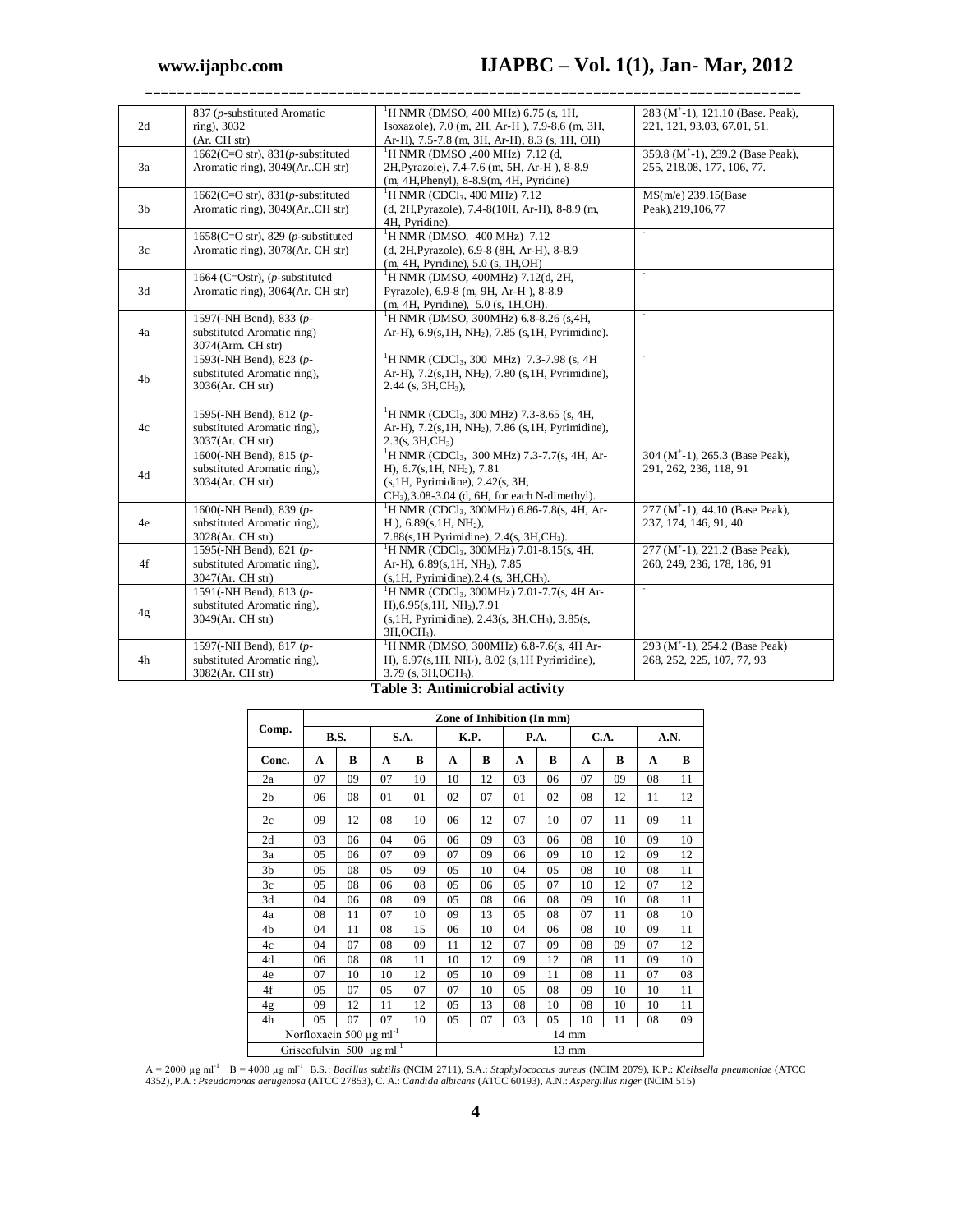| Compound                                              | $10~{\rm ug}~{\rm ml}^{\text{-}1}$ | $25$ ug ml <sup>-1</sup>  | $50 \text{ ug } \text{ml}^{-1}$ |
|-------------------------------------------------------|------------------------------------|---------------------------|---------------------------------|
| 2a                                                    | ${\bf R}$                          | ${\bf R}$                 | $\mathbf R$                     |
| 2 <sub>b</sub>                                        | ${\bf R}$                          | $\mathbb R$               | $\mathbf R$                     |
| 2c                                                    | $\rm S$                            | $\rm S$                   | S                               |
| 2d                                                    | S                                  | S                         | S                               |
| 3a                                                    | R                                  | $\rm S$                   | S                               |
| 3 <sub>b</sub>                                        | R                                  | S                         | S                               |
| 3c                                                    | R                                  | $\mathbb R$               | $\mathbf R$                     |
| 3d                                                    | R                                  | $\mathbb R$               | R                               |
| 4a                                                    | S                                  | S                         | S                               |
| 4 <sub>b</sub>                                        | R                                  | $\mathbb R$               | $\mathbf R$                     |
| 4c                                                    | S                                  | S                         | S                               |
| $4\mathrm{d}$                                         | R                                  | ${\bf R}$                 | $\mathbf R$                     |
| $4\mathrm{e}$                                         | ${\mathbb R}$                      | $\rm S$                   | $\mathbf S$                     |
| 4f                                                    | ${\bf R}$                          | $\mathbb R$               | $\mathbf R$                     |
| 4g                                                    | R                                  | $\mathbb R$               | R                               |
| $4\mathrm{h}$                                         | R                                  | $\mathbb R$               | R                               |
| <b>STM</b>                                            | S                                  | S                         | S                               |
| <b>INH</b><br>$\overline{R}$<br><b>Pecistant</b><br>Q | S<br><b>STM</b><br>Sencitive<br>Q  | S<br>INH·<br>wcin<br>ent. | S<br>Ison<br>hivei              |

**Table 4: Antitubercular activity**

**\_\_\_\_\_\_\_\_\_\_\_\_\_\_\_\_\_\_\_\_\_\_\_\_\_\_\_\_\_\_\_\_\_\_\_\_\_\_\_\_\_\_\_\_\_\_\_\_\_\_\_\_\_\_\_\_\_\_\_\_\_\_\_\_\_\_\_\_\_\_\_\_\_\_\_\_\_\_\_\_\_\_**

R=Resistant, S=Sensitive, STM: Streptomycin, INH: Isoniazid

# **CONCLUSION**

From the obtained results, we conclude that the isoxazole derivatives substituted at 3 and 5 position with aromatic rings and pyrimidine derivatives substituted at 2 position with amino group with aromatic rings at 4 and 6 positions; possess<br>promising antimicrobial, antifungal and promising antimicrobial, antifungal and antitubercular activity.

## **ACKNOWLEDGEMENT**

The authors dedicate paper to Late. Prof. M.Y.Yedukondalu, Former Principal, College of Pharmacy, Mohuda, Berharmpur, Orissa for

unforgettable help, support and encouragement Principal, And Chairperson, Roland Institute of Pharmaceutical sciences, Khodasingi, Berhampur, Orissa.

## **REFERENCES**

1. Maegawa H, Obata T and Shibata T. A new antidiabetic agent (JTT-501) rapidly stimulates glucose disposal rates by enhancing insulin signal transduction in skeletal muscle. Diabetologia. 1999;42(2):151-159.